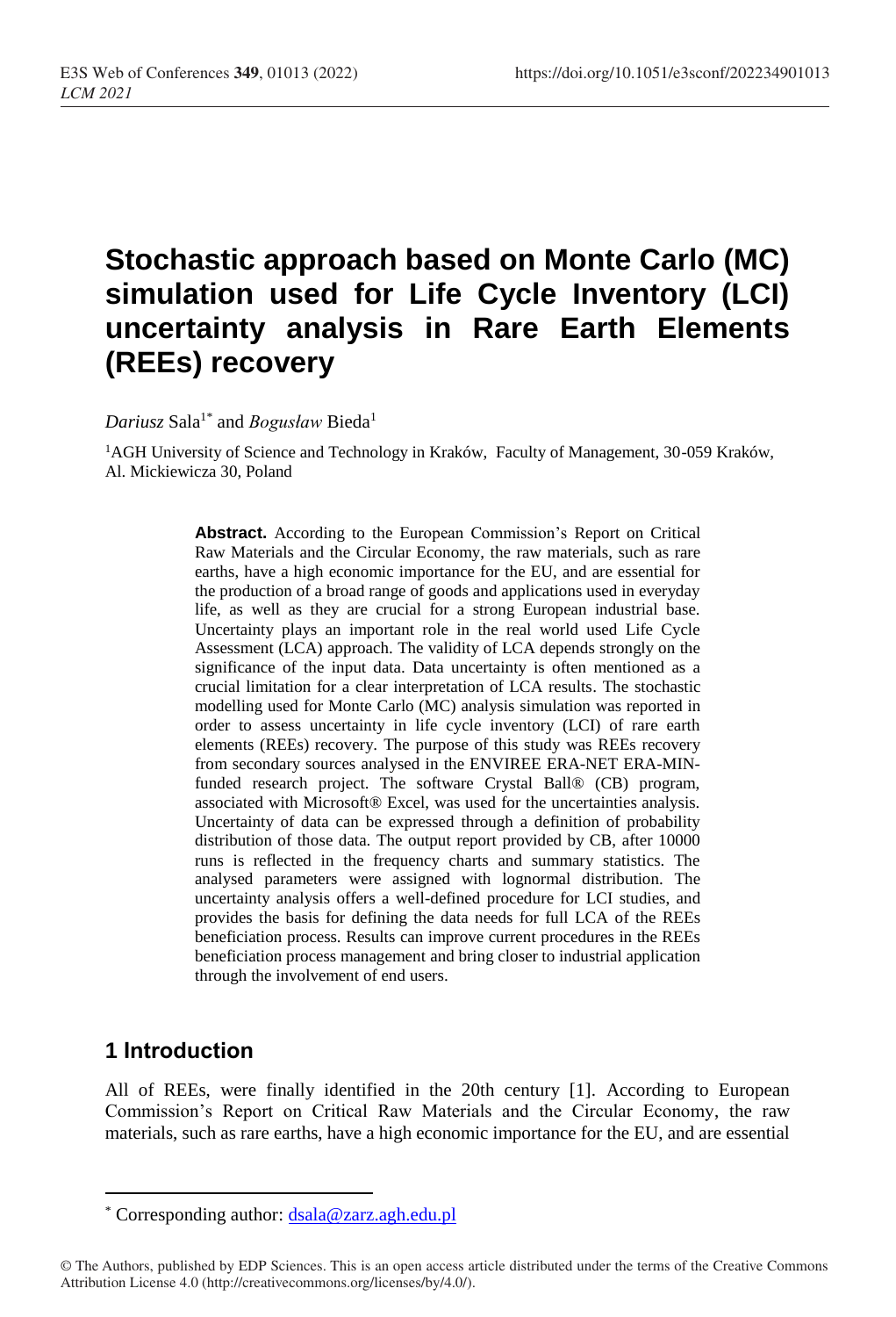for the production of a broad range of goods and applications used in everyday life as well as they are crucial for a strong European industrial base.

Uncertainty plays important role in the real world used Life Cycle Assessment (LCA) approach. The validity of LCA depends strongly on the significance of the input data. Data uncertainty is often mentioned as a crucial limitation for a clear interpretation of LCA results. The stochastic modelling used Monte Carlo (MC) analysis simulation was reported in order to assess uncertainty in life cycle inventory (LCI) of rare earth elements (REEs) recovery.

All of rare-earth elements (REEs), were finally identified in the 20th century. For more than two decades, at least 95% of annual global supply of the REEs has been provided by Chinese rare-earth producers [2]. Mining companies are now actively seeking for new exploitable rare-earth deposits, white old mines are being reopened e.g. The Mountain Pass mine in California [3]. The purpose of this study was REEs recovery from secondary sources analyzed in the ENVIREE ERA-NET ERA-MIN-funded research project [4]. The software Crystal Ball® from Oracle (CB), associated with Microsoft® Excel, was used for the uncertainties analysis with the MC method.

# **2 LCI Data Quality**

Inventory data used in the study have been obtained from the following sources:

- Primary data used in this study are based on the elements determined from the chemical analyses done by instrumental neutron activation analyses site-specific measured or calculated data, and values based on literature.
- Secondary data were mainly derived from the ecoinvent process rare earth concentrate, 70% REO, from bastnäsite, at beneficiation. In the present study, we discuss and model our LCI based on the proposed process for the beneficiation of REE in the flotation tailings from new Kankberg mine in Sweden [5], and Covas old tungsten mine, Portugal. Information about study area location was taken from [7].

Presented in this study the potential source of REEs is New Kankberg tailings from Sweden [7], Rosa et al. (2016). New Kankberg ore is currently mined at an annual capacity of around 400 k tonnes with underground mining. The mining started in 2012 and the gold grade is around 4  $g/t$  with some additional value in tellurium. Around 31 k tonnes of tellurium was produced in 2014. The current expected life length is up to 2023. Kankberg is located in the Boliden Area. Information about study area location was taken from [7], Rosa et al. (2016). The Covas tailings represents 30 years (1954-1984) of mining focused in tungsten mineralization (mainly scheelite and minor wolframite) exploited by underground mining works [6]. After the regrinding stage, tailings were reprocessed using Mozley Gravity separator. This stage resulted in the production of a gravimetric concentrate and gravimetric tailing, and allows recovering 75% of REE (50% of tungsten). Final recovery for REE is 55% (feed basis) and 35% for tungsten (feed basis) [6].

After the flotation stage, the concentrate that contains a mix of phosphates (apatite and monazite) can be further enriched through magnetic separation thanks to the paramagnetic property of monazite (apatite is non-magnetic).

- Monazite which is a phosphate mineral commonly containing REEs, typically Lanthanum ]oo(La), Cerium (Ce) and Neodymium (Nd).
- Magnetic separation leads to the production of a concentrate containing mainly, Ce, La and Nd [5].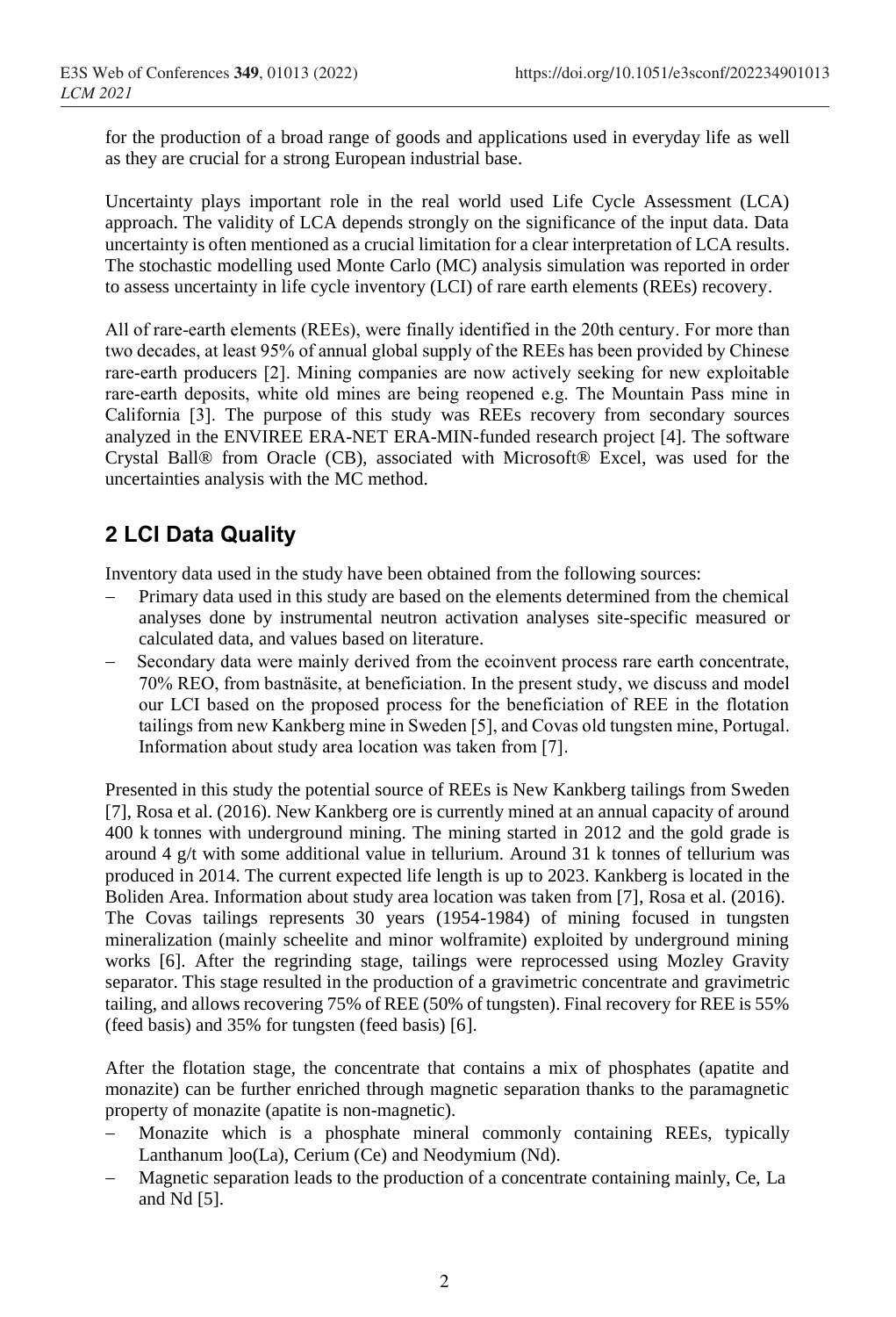In this study, other REEs were not considered interested for further investigation, because they were not separated.

### **3 Results and discussion**

In this study, the process models for the beneficiation of REE is based on the one ton of New Kankberg flotation tailings input material so as to produce 10 kg of concentrate (after flotation, and magnetic separation) and 990 kg of residues. It is a phosphate containing rare earths mainly of the cerium group as well as that of thorium. Currently we investigate possibilities of extraction and mainly separation of Ce, La and Ne using magnetic separation regarding New Kankberg and Ce, Ne and W regarding Covas. Analysed REEs were fitted by lognormal distributions with the geometric standard deviation (GSD)  $\sigma_{\nu}$  equal to 1.13 obtained using the Oracle CB spreadsheet-based software, and powerful tool for performing MC simulation. The number of replications of a simulation affects the quality of results. The random number sets of 10 000 runs (replications) were chosen. It is worth noting that if the number of runs increases, the mean standard error decreases [8]. Moreover, the mean standard error can be used to construct confidence intervals as described in [8].

After 10 000 runs the results obtained by MC simulation for the Ce, La, Ne regarding New Kankberg have been presented in the form of frequency charts (histograms) and the statistics report presented in Table 1, while MC simulation results for the Ce, La, Ne, as well as W regarding Covas case study are given. The statistics reports have been presented in Table 1. The mean values of the Ce, La, Ne (New Kankberg case study) and the mean values of the Ce, La, Ne and W (Covas case study) forecast values with a 95% confidence interval around the mean values were situated between:

- Ce [24.53 to 36.35 ppm] (see Fig. 1),
- Ne [ 9.70 to 14.36 ppm] (see Fig. 2),
- La [10.70 to 15.96 ppm] (see Fig. 3),

and

- Ce [29.81 to 34.28 ppm] (see Fig. 4),
- La [13.92 to 18.41 ppm] (see Fig. 5),
- Nd [12.88 to 17.31 ppm] (see Fig. 6),
- W [1897.82 to 1901.23 ppm] (see Fig. 7).



**Fig. 1.** CB forecast chart: Ce after 10 000 trials (95% confidence interval). Certainty is 95.00% from 24.53 to 36.35 ppm (*source: own work*)

**Fig. 2**. CB forecast chart: Ne after 10 000 trials (95% confidence interval). Certainty is 95.00% from 9.70 to 14.36 ppm (*source: own work*)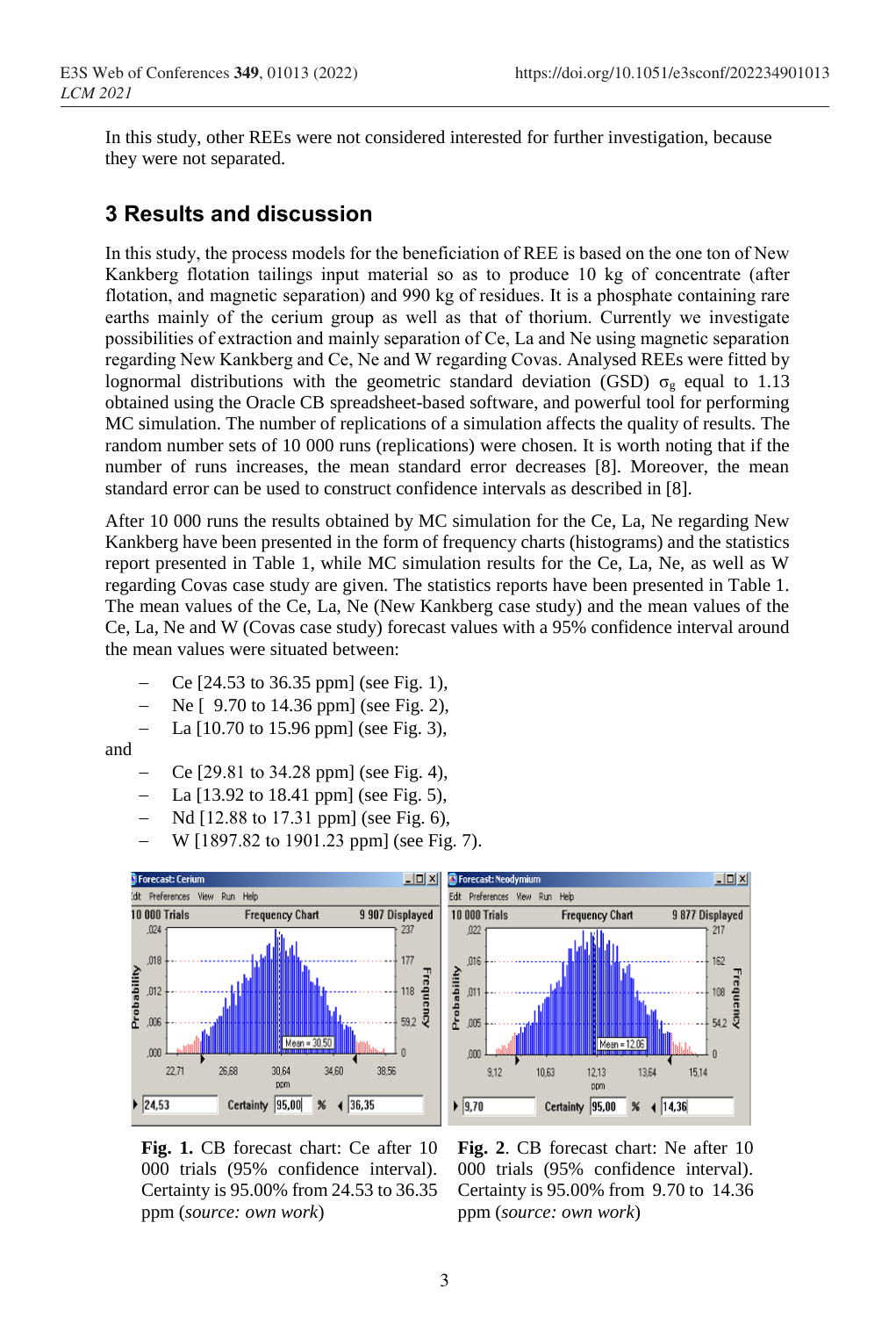

**Fig. 3**. CB forecast chart: La after 10 000 trials (95% confidence interval). Certainty is 95.00% from 10.70 to 15.96 ppm (*source: own work*)

**Table 1.** Percentiles report of outcomes from the simulation - New Kankberg case study

| <b>Percentile</b> | $Ce$ (ppm) | $La$ (ppm) | $Ne$ (ppm) |
|-------------------|------------|------------|------------|
| 0%                | 19.58      | 8.10       | 6.94       |
| 10%               | 26.53      | 11.58      | 10.51      |
| 20%               | 27.91      | 12.19      | 11.06      |
| 30%               | 28.90      | 12.62      | 11.44      |
| 40%               | 29.75      | 12.99      | 11.76      |
| 50%               | 30.50      | 13.32      | 12.06      |
| 60%               | 31.27      | 13.66      | 12.36      |
| 70%               | 32.07      | 14.02      | 12.68      |
| 80%               | 33.07      | 14.44      | 13.07      |
| 90%               | 34.38      | 15.04      | 13.59      |
| 100%              | 42.75      | 18.12      | 16.51      |

(*Source: own work)*





**Fig. 4**. CB forecast chart: Ce after 10 000 trials (95% confidence interval). Certainty is 95.00% from 29.81 to 34.28 ppm (*source: own work*)

**Fig. 5**. CB forecast chart: La after 10 000 trials (95% confidence interval). Certainty is 95.00% from 13.92 to 18.41 ppm (*source: own work*)

The confidence interval range expresses 95% presented in the frequency chart highlighted with a darker colour marker. In other words, this means that 95% of the results are lying inside this range. Moreover, by setting the certainty values (e.g. 95%), the confidence intervals (minimum and maximum bounds) are set automatically by the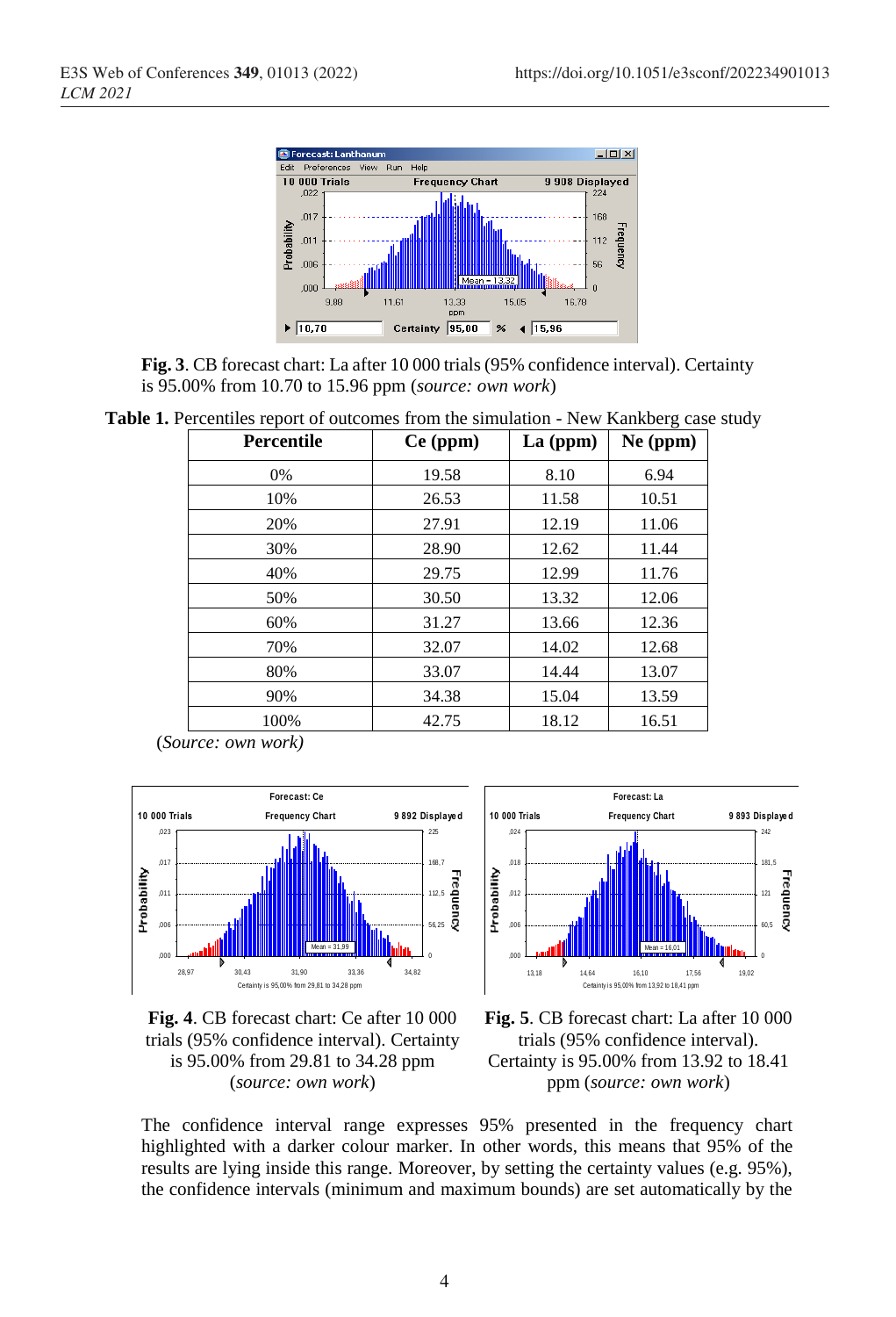grabbers, and the corresponding numerical values are entered in the edit fields in the bottom part of the dialog boxes of the Forecast tab (see [8] and [9]).



**Fig. 6**. CB forecast chart: Nd after 10 000 trials (95% confidence interval). Certainty is 95.00% from 12.88 to 17.31 ppm (*source: own work*)



**Fig. 7**. CB forecast chart: W after 10 000 trials (95% confidence interval). Certainty is 95.00% from 1897.82 to 1901.23 ppm (*source: own work*)

Lognormal distribution is stable and no negative values are possible [10]. In this context, it should be pointed out that the lognormal probability distributions with the GSD equal to 1.13 were used to rare earth oxides in the ecoinvent background process. "Rare earth oxide production from bastnaesite" taken from the "Life Cycle Inventories of Chemicals Data v2.0 Ecoinvent report No. 8" [11].

# **4 Conclusions**

- This study aimed to express application of the stochastic approach of the LCA/LCI for the extraction process of REEs, mainly neodymium, cerium, lanthanum and tungsten, from secondary sources considered as waste produced during gold processing (Kankberg), and tungsten mine process (Covas) case studies as well as to promote the use of uncertainty approach in environmental science using MC simulation to help identify optimal solutions. **Example 19 and 19 and 19 and 19 and 19 and 19 and 19 and 19 and 19 and 19 and 19 and 19 and 19 and 19 and 19 and 19 and 19 and 19 and 19 and 19 and 19 and 19 and 19 and 19 and 19 and 19 and 19 and 19 and 19 and 19 and 19**
- In real conditions, primary data parameters are usually burdened with uncertainty. A probabilistic approach to uncertainty analysis employs stochastic simulation which requires that all parameters are described by probability distributions.
- The use of MC simulation allows for saving in time and resources. Generally, in a deterministic model, all data are known, while in a probabilistic model, data are presented and described by probabilistic distributions.
- LCA/LCI data are full of uncertain numbers, and the MC analysis is a useful approach of quantifying parameter uncertainty in LCA studies. Lack of uncertainty analysis in LCI has influence on the LCIA results, and finally on the LCA outcomes.
- LCA results can help in recovery of La, Ce, Ne and W through several stages and processes to be developed and proposed within the ENVIREE project. Therefore, recovery of La, Ce Ne and W can reduce the amount of the REE resources needed to be extracted.
- Results of this study suggest that the MC method, based on the stochastic approach, is a very useful tool applied to LCI modelling under uncertainty. To our knowledge, lack publications and research presented stochastic modelling of the data used for the LCI for beneficiation of REE in the flotation tailings processes. Probabilistic techniques that used MC simulations must consider the strategy based on the specification of the optimal distribution.
- Thanks to uncertainty analysis, a final result is obtained in the form of value range. The